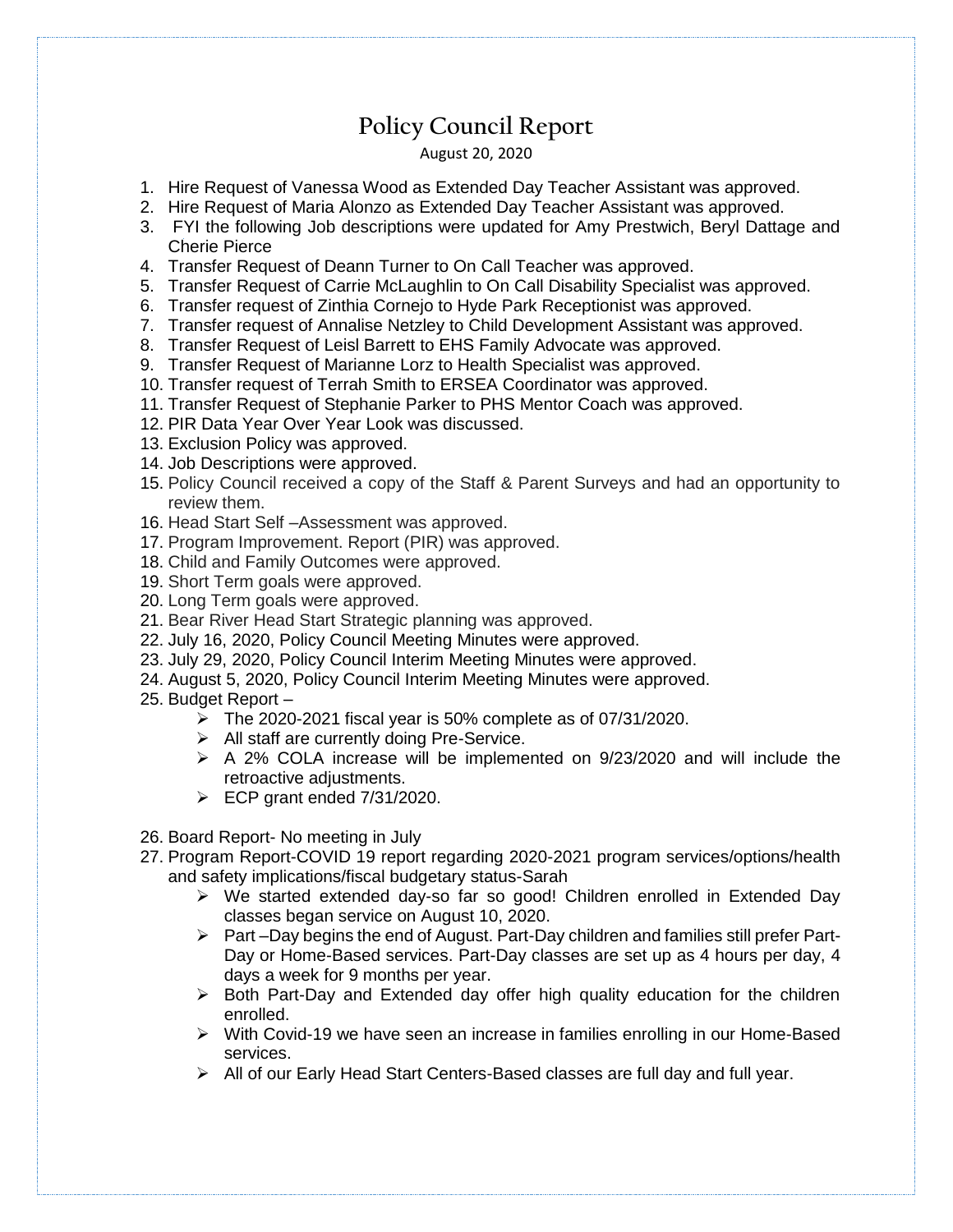- $\triangleright$  We have developed a Health and Safety protocol for all of our program options and services. We have all our health and safety protocols in place as well as policies and procedures. We follow the state, health department and local school district guidance. We have a sanitizer cabinet, spray sanitizer's, extra staff to sanitize every day, thermometers, and masks etc. The plan will be this; if a classroom needs to go in quarantine etc. This year we want to make sure that all children get all of their educational experiences they deserve and not miss any opportunities. If they do go to what we call center-at- home they would do virtual classes and the teachers are going to work with them. We are going to make it fun. It won't be the same as being in the center but it will be enjoyable and we will keep them together and make it a great thing.
- $\triangleright$  We have added a blog to our website that will be updated as protocols or changes occur.
- $\triangleright$  We are still recruiting. If you know anyone who would like to sign up for Preschool Head Start or Early Head Start please have them go online and fill out an application or call the office and somebody can help them.
- 28. Community Report-PC Community Reps
- $\triangleright$  School have started around the state.
- 29. PC Concerns addressed- PC Reps-
	- Concerns about the Hyde Park and Hyrum Pick up/Drop off was voiced. Centerbased Coordinator is looking into it.
- 30. Information calendar Review Sareena **(see attached calendar)**
- 31. If any Policy Council Members are interested in serving next year as a parent of an enrolled child or a community member please let me know. You will need to be elected and approved.
- 32. Meeting was adjourned.

#### Policy Council Report

#### August 26, 2020

- 1. Hire Request of Kierra Dennis for a Part Day Teacher Assistant was approved.
- 2. Hire Request of Mariza Salguero as a Part Day Teacher Assistant was approved.
- 3. Hire Request of Cami Sorensen for PHS Extended Day Teacher Assistant was approved.
- 4. Transfer Request of Madison Logan to Food Delivery Assistant was approved.
- 5. Meeting was adjourned.